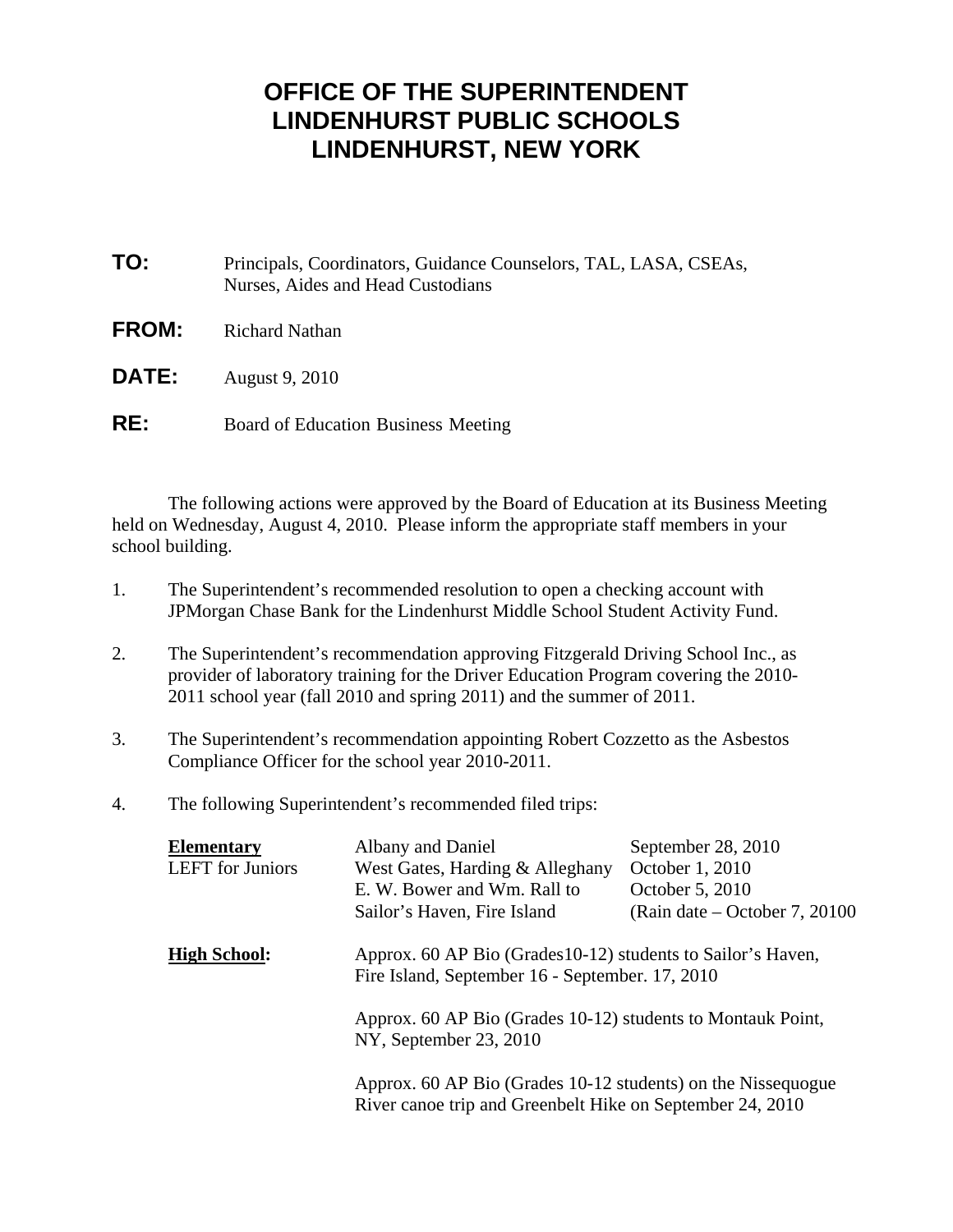Approx. 20 AP Bio students to Sailor's Haven, Fire Island (Guides for LEFT for Juniors trips) September 28, 2010, October 1, 2010 and October 5, 2010 (Rain date October 7, 2010)

 Approx. 26 Peer Leadership (Grade 12) students to Quinipet Camp on Shelter Island, NY, on October 3-4, 2010

 Approx. 26 Peer Leadership (Grade 12) students to attend Disney World's YES program in Orlando, Florida, from February 3 to February 7, 2011

 Approx. 40 Ski Club members (Grades 9-12) to Mt. Stowe, Vermont, from February 11 to February 13, 2010

Approx. 42 12<sup>th</sup> grade French and Spanish students to France and Spain, from April 13 to April 22, 2011

5. The Superintendent's recommendation to reinstate three of the positions in the tenure areas which were abolished on June 30, 2010. The teachers having the most seniority in the system within the tenure area of the positions shall be recalled effective September 1, 2010.

> Elementary: Heidi Thompson and Melissa Montano Physical Ed.: Courtney Dietz

- 6. The Superintendent's recommended annual agreements for the 2010-2011 school year.
- 7. The Superintendent's recommended annual Budget Transfers over \$5,000.00.
- 8. The Superintendent's recommendation authorizing the district to participate in the National School Lunch Program for the 2010-2011 school year.
- 9. The Superintendent's recommendation authorizing the Board President to enter into a one year extension with Whitsons School Nutrition Corp. for the school breakfast and lunch program for the 2010-2011 school year with no increase.
- 10. The Superintendent and District legal counsel's recommended resolution regarding the release dated August 4, 2010. (Board of Education President authorized to sign same.)
- 11. The Superintendent and District legal counsel's recommended Memorandum of Agreement between the Board of Education, Lindenhurst UFSD and the Lindenhurst Association of School Administrators. (Board of Education President authorized to sign same.)
- 12. The Board of Education approved an agreement extending the employment of Richard Nathan as Superintendent of Schools through June 30, 2014.